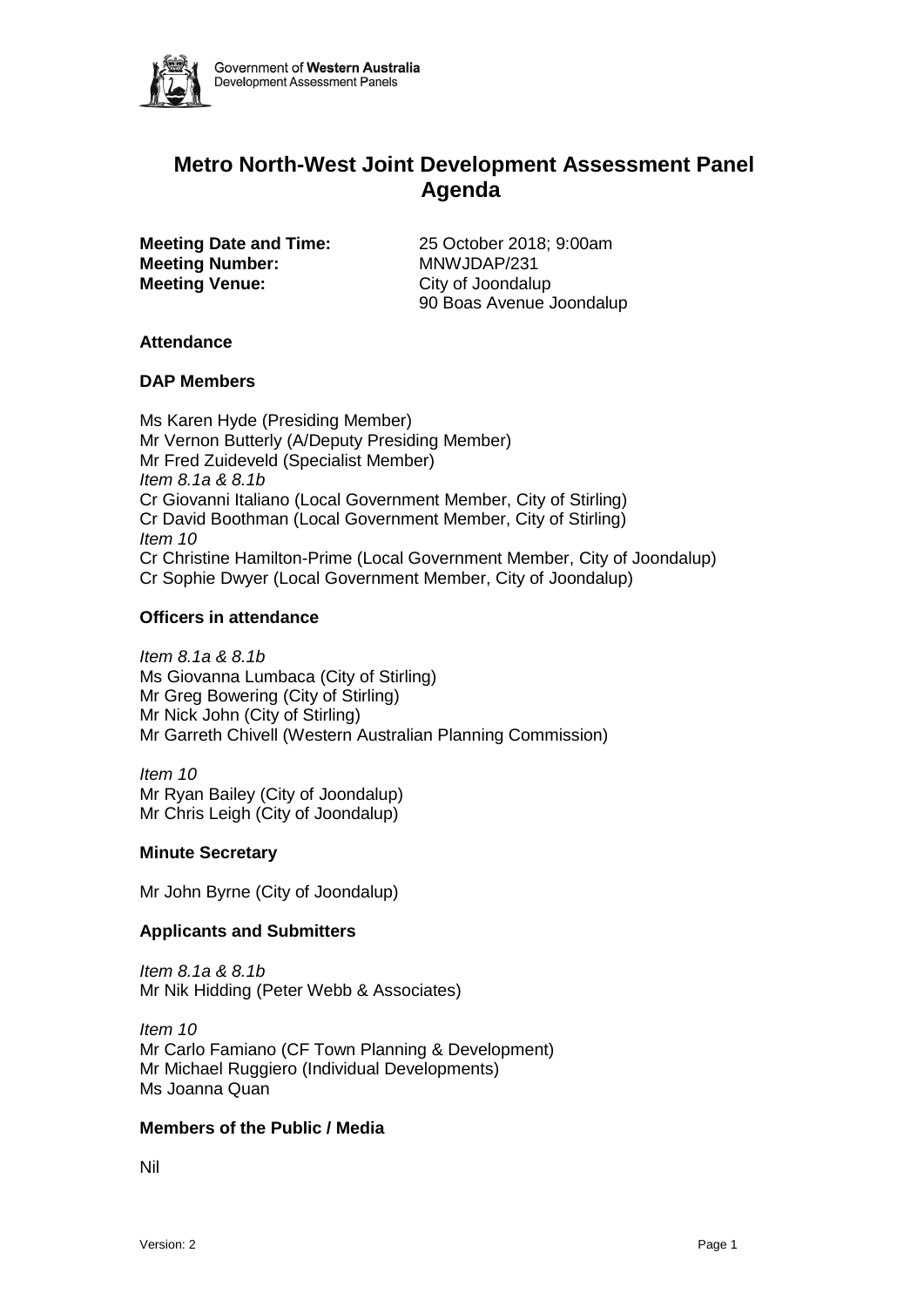

# **1. Declaration of Opening**

The Presiding Member declares the meeting open and acknowledges the past and present traditional owners and custodians of the land on which the meeting is being held.

### **2. Apologies**

Ms Sheryl Chaffer (Deputy Presiding Member) Cr Philippa Taylor (Local Government Member, City of Joondalup)

#### **3. Members on Leave of Absence**

DAP Member, Ms Sheryl Chaffer has been granted leave of absence by the Director General for the period of 24 October 2018 to 1 November 2018 inclusive.

DAP Member, Cr Philippa Taylor has been granted leave of absence by the Director General for the period of 8 October 2018 to 30 October 2018 inclusive.

#### **4. Noting of Minutes**

Signed minutes of previous meetings are available on the [DAP website.](https://www.planning.wa.gov.au/7578.aspx)

#### **5. Declarations of Due Consideration**

Any member who is not familiar with the substance of any report or other information provided for consideration at the DAP meeting must declare that fact before the meeting considers the matter.

#### **6. Disclosure of Interests**

| <b>Member</b> | <b>Item</b> | <b>Nature of Interest</b>                                                                                                                                                                                                                                                                                                  |
|---------------|-------------|----------------------------------------------------------------------------------------------------------------------------------------------------------------------------------------------------------------------------------------------------------------------------------------------------------------------------|
| Ms Karen Hyde | 10          | Impartiality Interest -<br>Ms Hyde's employer Taylor Burrell Barnett has<br>been appointed by the City of Joondalup to advise<br>on future the planning framework for Housing<br>Opportunity Areas. Ms Hyde has not been<br>involved in the past planning framework, the<br>context for which these applications are to be |
|               |             | determined.                                                                                                                                                                                                                                                                                                                |

# **7. Deputations and Presentations**

- **7.1** Mr Nik Hidding (Peter Webb & Associates) presenting in support of the application at Item 8.1a and 8.1b. The presentation will address the recommendation for refusal.
- **7.2** Ms Joanna Quan presenting against the application at Item 10.1. The presentation will address the developments design and the conditions in the report.
- **7.3** Mr Carlo Famino (CF Town Planning & Development) presenting in support of the application at Item 10.1. The presentation will provide an overview of the amendments undertaken to the proposal and field any questions from the Panel members.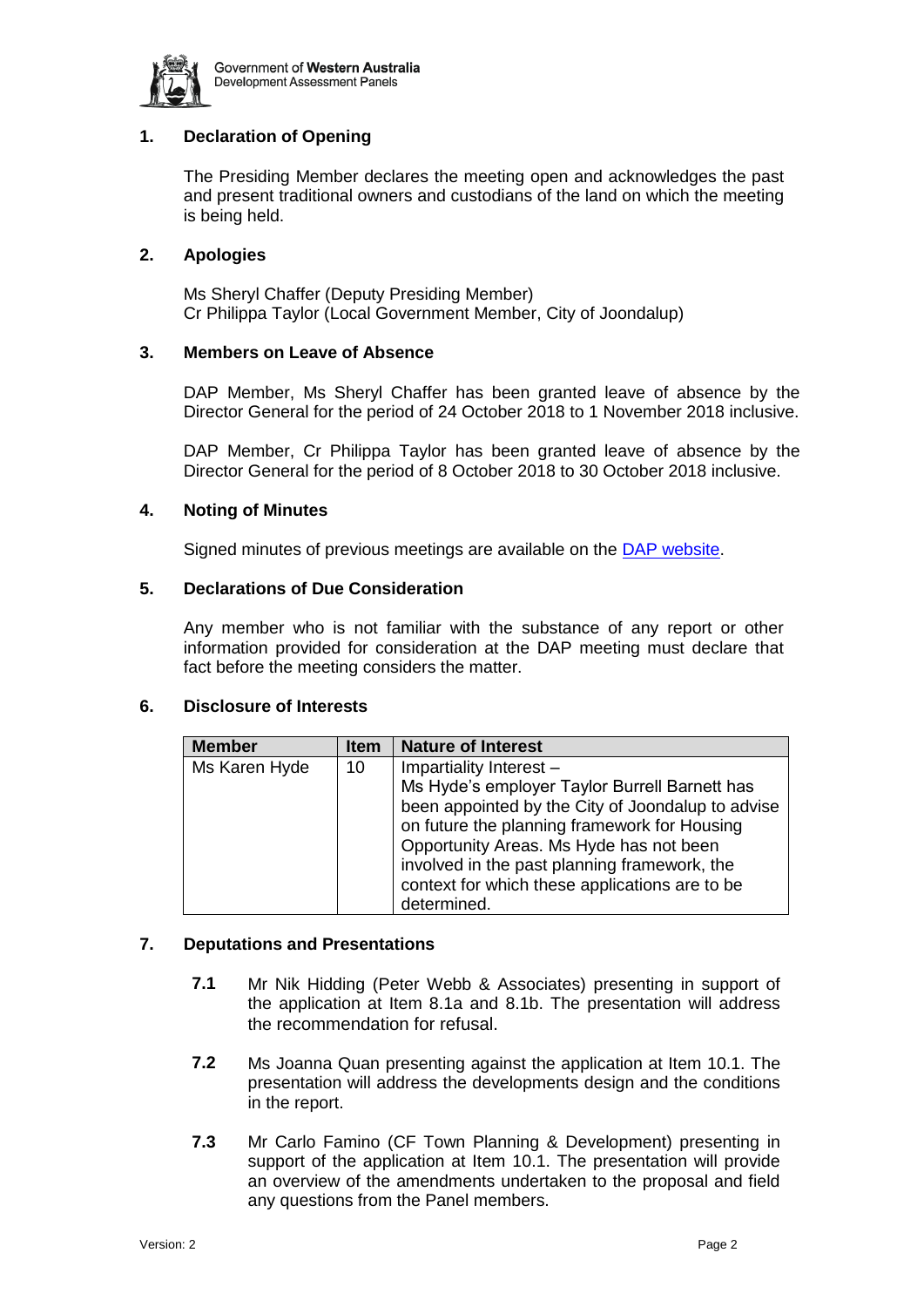

The City of Stirling, Western Australian Planning Commission and the City of Joondalup may be provided with the opportunity to respond to questions of the panel, as invited by the Presiding Member.

# **8. Form 1 – Responsible Authority Reports – DAP Applications**

| 8.1a | <b>Property Location:</b><br><b>Development Description:</b><br>Applicant:<br>Owner:<br>Responsible Authority:<br>DAP File No: | Lot 100 (345) Scarborough Beach Road<br>Osborne Park and Lot 54 (72) Pollard Street,<br>Glendalough<br>Proposed Motor Vehicle Sales Dealership<br>Mr Nik Hidding (Peter Webb & Associates)<br>Ms Michelle Prater (APPL Properties Pty Ltd)<br>City of Stirling<br>DAP/18/01448                              |
|------|--------------------------------------------------------------------------------------------------------------------------------|-------------------------------------------------------------------------------------------------------------------------------------------------------------------------------------------------------------------------------------------------------------------------------------------------------------|
| 8.1b | <b>Property Location:</b><br><b>Development Description:</b><br>Applicant:<br>Owner:<br>Responsible Authority:<br>DAP File No: | Lot 100 (345) Scarborough Beach Road<br>Osborne Park and Lot 54 (72) Pollard Street,<br>Glendalough<br>Proposed Motor Vehicle Sales Dealership<br>Mr Nik Hidding (Peter Webb & Associates)<br>Ms Michelle Prater (APPL Properties Pty Ltd)<br><b>Western Australian Planning Commission</b><br>DAP/18/01448 |

# **9. Form 2 – Responsible Authority Reports – Amending or cancelling DAP development approval**

Nil

# **10. Appeals to the State Administrative Tribunal**

| 10.1 | <b>Property Location:</b>       | Lots 348 and 347 (50 and 52) Littorina Avenue,   |
|------|---------------------------------|--------------------------------------------------|
|      |                                 | Heathridge                                       |
|      | <b>Development Description:</b> | Construction of fourteen (14) multiple dwellings |
|      | Applicant:                      | Mr Michael Ruggiero                              |
|      |                                 | (Individual Developments)                        |
|      | Owner:                          | Mr Harley William Francis Burke                  |
|      | Responsible Authority:          | City of Joondalup                                |
|      | DAP File No:                    | DAP/18/01377                                     |

| <b>Current Applications</b> |                           |                                           |  |  |
|-----------------------------|---------------------------|-------------------------------------------|--|--|
| <b>LG Name</b>              | <b>Property Location</b>  | <b>Application Description</b>            |  |  |
| City of                     | Lot 18 (6) Wanneroo Road, | Extension to the Shopping Centre          |  |  |
| Stirling                    | Yokine                    | (Dog Swamp)                               |  |  |
| City of                     | Lot 100 (304) Scarborough | Motor Vehicle Sales and Repair            |  |  |
| Stirling                    | Beach Road, Osborne Park  |                                           |  |  |
| City of                     | Lot 14691 (2) Plantation  | <b>Retirement Complex</b>                 |  |  |
| Stirling                    | Street, Menora            | (Bethanie Aged Care)                      |  |  |
| City of                     | Lot 101 (191) Balcatta    | <b>Extension to the Existing Bunnings</b> |  |  |
| Stirling                    | Road, Balcatta            | Warehouse                                 |  |  |
| City of                     | Lot 140 (81) Ghost Gum    | Proposed Child Care, Service              |  |  |
| Wanneroo                    | Boulevard, Banksia Grove  | Station, Showrooms, Veterinary            |  |  |
|                             |                           | Consulting, Drive Through and             |  |  |
|                             |                           | <b>Take Away Food Outlets</b>             |  |  |